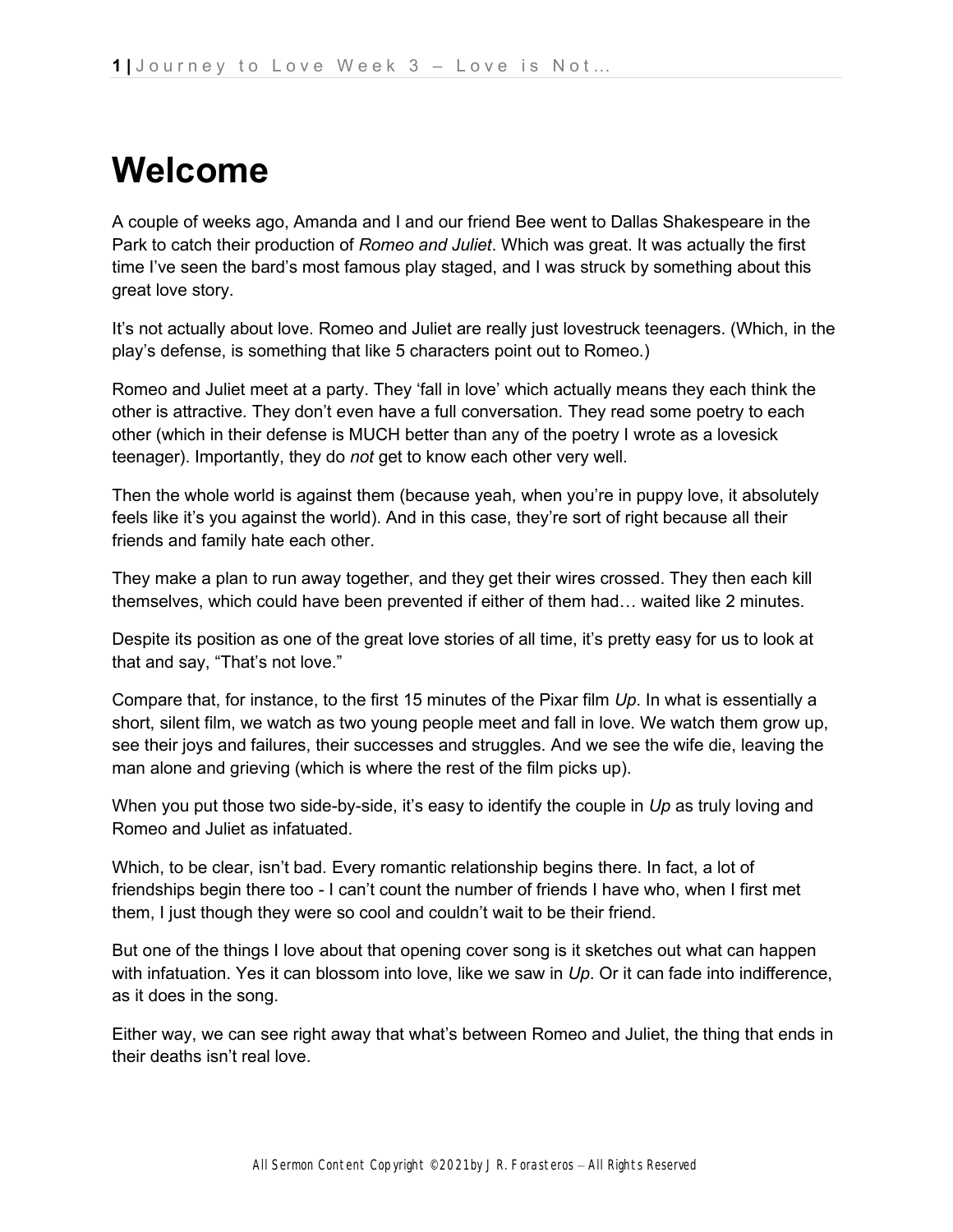Today, we're going to talk a lot about what love *isn't*. Because we mistake a lot of toxic stuff for love. Which means we excuse a lot of awful behavior in the name of love. And friends, that should not be.

## **Message**

Welcome to Journey to Love. We're in a 40-day experience that lies at the very core of our human existence. For the next couple of months, we're gathering here in this group and also in our small groups to answer together some of the most basic questions we ask as humans:

How do we love well?

And How do we *receive* love well?

We began with our friend Matt Mikalatos, the author of the book we're using as a guide in our journey. Matt invited us to prepare to set out. He invited us simply to 'show up', to agree to participate in this journey. Then last week, we asked how to find love. We saw that love is the root virtue out of which all the fruit of the Spirit grows. When we find those, we know we're on the path to love.

Today, I want to ask the question, "What is love *not*?"

In his 1877 novel Anna Karenina, Russian novelist Leo Tolstoy wrote "All happy families are alike; each unhappy family is unhappy in its own way."

Tolstoy's observation is helpful for us - we can acknowledge that we all fail to love well in different ways. Which means it's easier for us to spot for other people than ourselves. Maybe you have a friend that grew up in a family that was always critical. You see how that friend interacts with their parents and you say, "Wow, that's not loving."

You have a co-worker whose romantic partner is jealous. Always checking up on them, going through their phone. And your co-worker says, "Wow, they love me so much!" But you know that's not love.

Or maybe you know someone who has a temper. They fly off the handle at the smallest things everyone in their home walks on eggshells. That's not love.

It's harder for us to spot unlove in our own relationships. I think that's because our own world is normal to us, no matter how unloving or dysfunctional it is. So the behaviors, attitudes and patterns we've grown up with feel normal. We have learned unlove is loving and didn't even realize it.

So how do we unlearn unlove? How do we even know what behaviors, attitudes and patterns in our lives are unloving when they seem normal to us?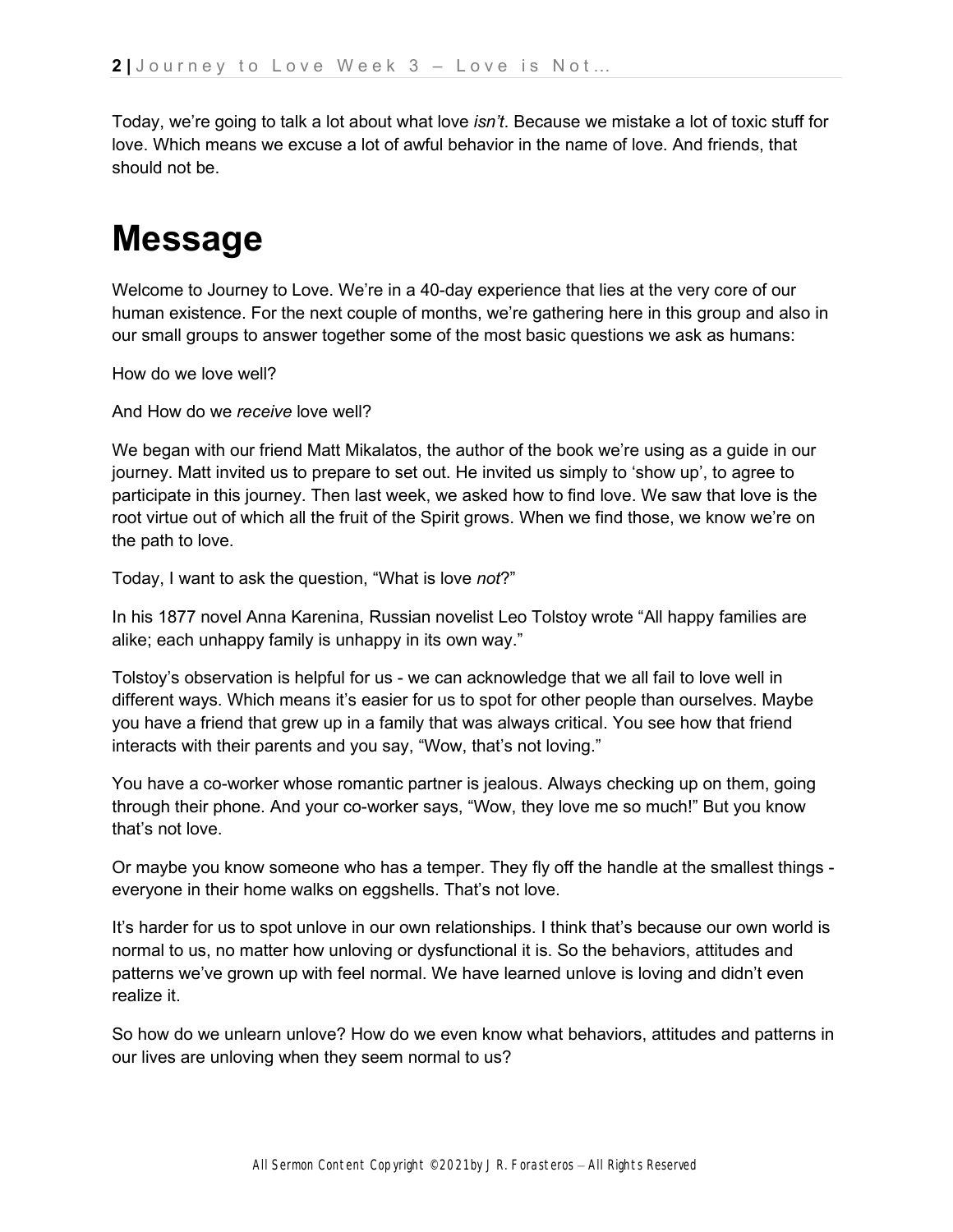Tolstoy is helpful here - he reminds us that loving families are much the same. That is, love is the same. Love is love is love, no matter where you find it.

#### Turn with us t[o](https://ref.ly/logosref/bible$2Bnlt.67.13) [1 Corinthians 13.](https://ref.ly/logosref/bible$2Bnlt.67.13)

This is that wedding passage - the one you've heard at most of the weddings you've been to. There's a reason for that - this is a powerful, poetic expression of what love is.

But here's the thing: 1 Corinthians is a letter from the apostle Paul to the church he planted in the Greek city of Corinth. And the letter's not about marriage (well, one part of it is, but all Paul says is that we shouldn't get married - whole different sermon!).

Chapter 13 - the famous love chapter - is set in the middle of a section not on marriage but on how to be a church family. That's right - the 'love' described here isn't marital love. Or rather, it's not *just* marital love. It's what love should *always* look like. Anywhere we find it.

I want to read with you some of the descriptors Paul uses here, and then work through them a little more slowly.

Love is patient and kind. Love is not jealous or boastful or proud or rude. It does not demand its own way. It is not irritable, and it keeps no record of being wronged. It does not rejoice about injustice but rejoices whenever the truth wins out. Love never gives up, never loses faith, is always hopeful, and endures through every circumstance. -- 1 Corinthians 13:4–7 (NLT)

Love is patient. I like to think of patience as a willingness to hold space for someone else. Do I respect you enough to give you the space you need to be you? Or do I insist you're always working my agenda, on my timeline? Someone who can't make space for others isn't loving.

Love is kind. I like to differentiate between nice and kind. Niceness isn't loving. Niceness is a way of ignoring or papering over conflict and differences (we know that down here in Texas, don't we?). Kindness isn't the same. Kindness isn't afraid to have hard conversations or to speak hard truths… but kindness insists on doing such things with respect and love. Kindness is interested not in winning arguments, but in helping the other person be the best version of themselves. So if someone isn't kind, then they're not showing love.

Love is not jealous - this is one a lot of us mistake for love. But jealous isn't love. Jealousy grows out of insecurity and selfishness, not love.

Love is not boastful or proud. Love doesn't spend time calling attention to itself. Love spends its time highlighting other people.

Love isn't rude, which is another way of saying that love notices other people and prioritizes them. Love makes others the center of attention, not ourselves.

Love does not demand its own way. Love is a team player. Love works for the good of all, not the good of just me. Love doesn't demand my rights at the expense of others.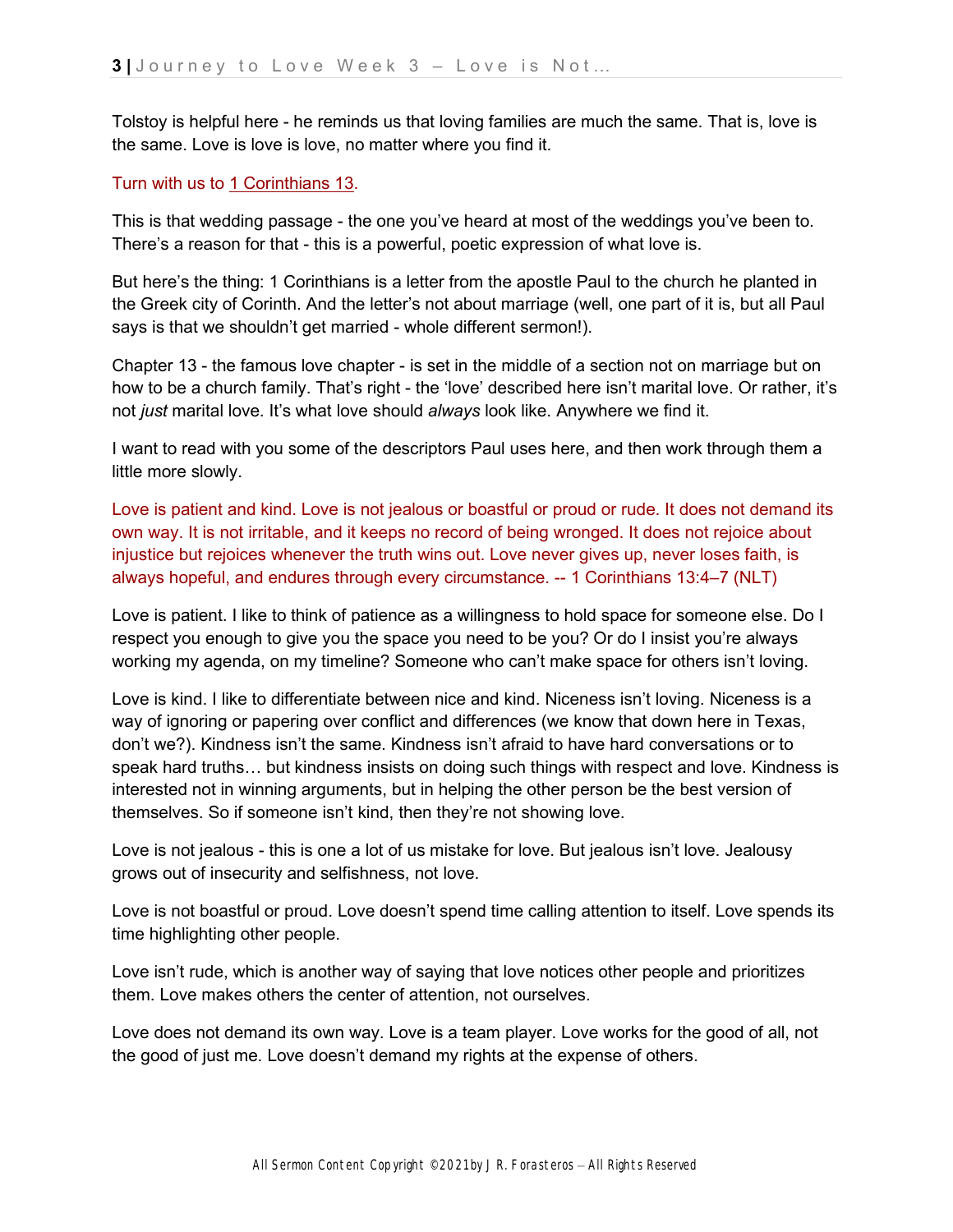Love is not irritable. We might better translate this as "Love is not hot-headed," or "Love doesn't have a temper." Love does not explode with anger. Love doesn't make others walk on eggshells.

Love keeps no record of being wronged. I've heard people say, "I forgive, but I never forget." That's not love - that's actually abusive. Love doesn't hold grudges or hold past offenses against you.

This one is actually a little bit tricky, because it could sound like Paul is saying Love puts up with *being* abused. But remember - love is kind. Love doesn't let someone persist in abusive behavior because that's toxic for both the abuser and the victim. So while love doesn't put up with abuse, neither does love hold abuse against the abuser forever. Love champions forgiveness and reconciliation, where it's possible.

Love doesn't rejoice about injustice, but rejoices whenever the truth wins out. Wow… this one hits where we live today, doesn't it? In a world of fake news and alternative facts, Love insists on truthtelling. Love opposes injustice. Love champions the vulnerable and the least of these, and love celebrates when truth and justice are done. Where you find injustice, you don't find love. Where you find lies, half-truths and distortions, you don't find love.

Love never gives up. Love stays the course. Love remains faithful and hopeful. Love hangs in there. Because Love knows the best is yet to come.

Now, here's the thing about this list (which, by the way, is only part of the whole chapter - only four verses!): I'm willing to bet we all felt called out in some part of that or another. We all saw places where, if we were being honest, we could say, "Yeah, I'm not very loving when it comes to that."

Some of us might have been caught off guard, because we had never considered that particular aspect of our personality or behavior might not be loving. Because of how we grew up or the relationships we're in.

And that's why it matters that this chapter isn't just a chapter for romantic love.

I mean, it *is* true that intimate relationships can help us see how we've been formed unlovingly. My wife, Amanda, and I love to talk about how we've learned to navigate conflict in our marriage. I come from a family that's definitely more hot-tempered. We often resolved conflict with knock-down, drag-out fights. Shouting. Amanda's family is the exact opposite. If someone's mad at you, you find out fourth or fifth hand, and never, ever speak about it directly.

Needless to say, when we started dating, we had some… rough patches. We've learned - her to speak up and express her needs, and me to listen and think before I speak. In other words, both of us have become more loving through each others' commitment to love each other.

But friends, this is not something that should be exclusive to romantic relationships. Paul wrote this chapter on love to a church community just like us. So Paul expects that we all will help each other learn to love better.